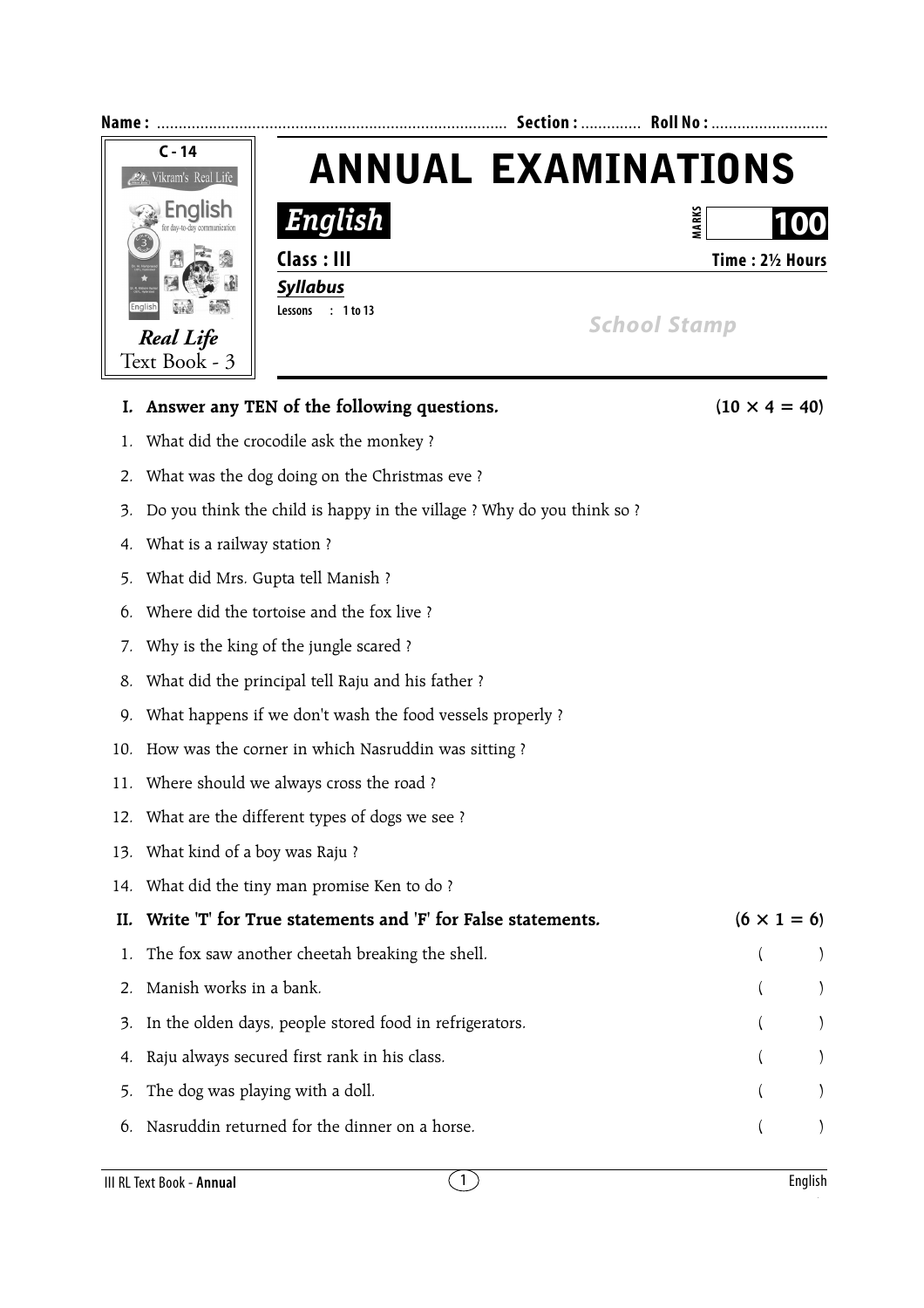|    | III. Write the meanings of the following words.                                                     |  |                |     |          |                    |  |
|----|-----------------------------------------------------------------------------------------------------|--|----------------|-----|----------|--------------------|--|
|    | 1. repeated = $\frac{1}{2}$                                                                         |  | 4. amazed      | $=$ |          |                    |  |
|    | 2. struggle $=$                                                                                     |  | 5. environment | $=$ |          |                    |  |
|    |                                                                                                     |  | 6. visitor     | $=$ |          |                    |  |
|    | IV. Write the opposites of the following words.<br>$(6 \times 1 = 6)$                               |  |                |     |          |                    |  |
|    |                                                                                                     |  | 4. intelligent |     |          |                    |  |
|    |                                                                                                     |  | 5. ill         |     |          |                    |  |
|    |                                                                                                     |  | $6.$ far       |     | $\times$ |                    |  |
|    | V. Write capital letters, commas, question marks etc., wherever necessary to the following          |  |                |     |          |                    |  |
|    | sentence.                                                                                           |  |                |     |          | (2)                |  |
|    | the little man was worried                                                                          |  |                |     |          |                    |  |
|    | VI. Write the parts of speech of each underlined word in the following sentence. $(2 \times 1 = 2)$ |  |                |     |          |                    |  |
|    | They are sweet and tasty.                                                                           |  |                |     |          |                    |  |
|    | VII. Write the following sentence in a polite way in two different ways.                            |  |                |     |          | (2)                |  |
|    | I want to speak to Ranjan.                                                                          |  |                |     |          |                    |  |
|    | VIII. Complete the following sentences using the clues given.<br>$(2 \times 1 = 2)$                 |  |                |     |          |                    |  |
|    | e.g. : I wish I had a Barbie doll. (you had a Barbie doll)                                          |  |                |     |          |                    |  |
|    |                                                                                                     |  |                |     |          |                    |  |
|    |                                                                                                     |  |                |     |          |                    |  |
|    | IX. Fill in the blanks with the words given below.<br>$(6 \times 1 = 6)$                            |  |                |     |          |                    |  |
|    | (did, give, tall, do, to, gave, flies, lazy)                                                        |  |                |     |          |                    |  |
|    | 1. The buildings in the towns are ________                                                          |  |                |     |          |                    |  |
|    |                                                                                                     |  |                |     |          |                    |  |
| 2. |                                                                                                     |  |                |     |          |                    |  |
| 3. | Sheetal went ________________ Shyam and brought the book.                                           |  |                |     |          |                    |  |
| 4. | The crocodile asked the monkey to _____________ him some guavas. The monkey ________ them.          |  |                |     |          |                    |  |
|    |                                                                                                     |  |                |     |          |                    |  |
| 6. | The tortoise could not win the race because it was ______________.                                  |  |                |     |          |                    |  |
| Х. | Answer the following.                                                                               |  |                |     |          | $(2 \times 2 = 4)$ |  |
| 1. | How can we show our love to dogs?                                                                   |  |                |     |          |                    |  |
|    | 2. Who used to take me to the park?                                                                 |  |                |     |          |                    |  |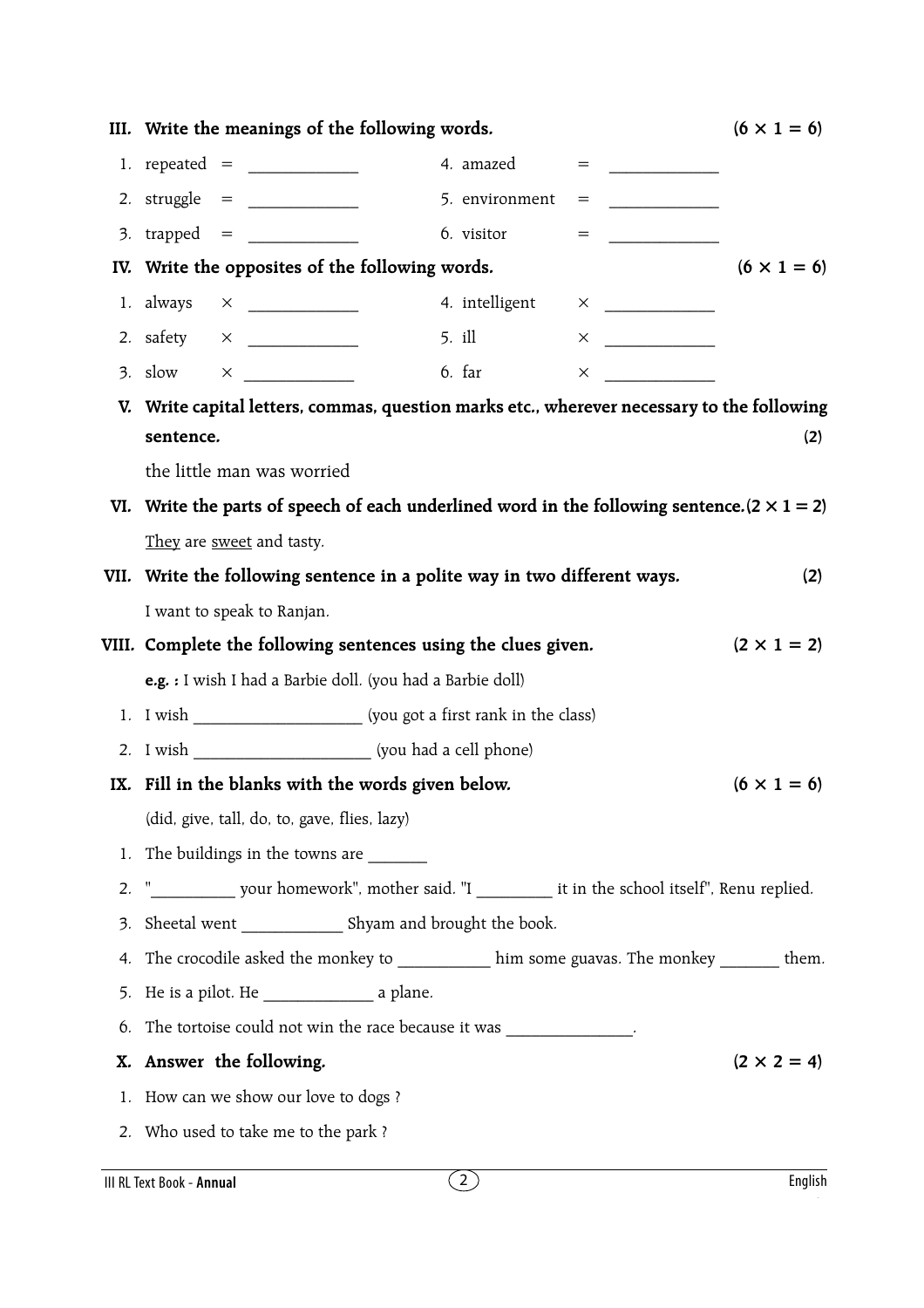|      | XI. Write two rhyming words for each of the following.                                                                                                                                                                                                                                                                                                                                                                                                | $(2 \times 1 = 2)$ |  |  |  |  |  |
|------|-------------------------------------------------------------------------------------------------------------------------------------------------------------------------------------------------------------------------------------------------------------------------------------------------------------------------------------------------------------------------------------------------------------------------------------------------------|--------------------|--|--|--|--|--|
|      | 1. right                                                                                                                                                                                                                                                                                                                                                                                                                                              |                    |  |  |  |  |  |
|      | 2. gown                                                                                                                                                                                                                                                                                                                                                                                                                                               |                    |  |  |  |  |  |
|      | XII. Match the following.                                                                                                                                                                                                                                                                                                                                                                                                                             | $(5 \times 1 = 5)$ |  |  |  |  |  |
|      | $\mathbf{B}$<br>A                                                                                                                                                                                                                                                                                                                                                                                                                                     |                    |  |  |  |  |  |
|      | 1. If you allow me to play<br>a) call the police<br>$\left($<br>$\left( \begin{array}{c} 1 \end{array} \right)$                                                                                                                                                                                                                                                                                                                                       |                    |  |  |  |  |  |
| 2.   | ) b) when he was a child<br>You see a thief<br>$\left($                                                                                                                                                                                                                                                                                                                                                                                               |                    |  |  |  |  |  |
| 3.   | (b) c) you'll win the race<br>You are waiting for a bus<br>$\left($                                                                                                                                                                                                                                                                                                                                                                                   |                    |  |  |  |  |  |
| 4.   | ) d) we'll get a holiday<br>If you run fast<br>$\left($                                                                                                                                                                                                                                                                                                                                                                                               |                    |  |  |  |  |  |
| 5.   | Raman visited Hyderabad<br>e) stand in a queue<br>$\left($<br>$\left( \right)$                                                                                                                                                                                                                                                                                                                                                                        |                    |  |  |  |  |  |
|      | XIII. Fill in the blanks with suitable prepositions.                                                                                                                                                                                                                                                                                                                                                                                                  | $(4 \times 1 = 4)$ |  |  |  |  |  |
|      | 1. They _____________ good friends.                                                                                                                                                                                                                                                                                                                                                                                                                   |                    |  |  |  |  |  |
|      |                                                                                                                                                                                                                                                                                                                                                                                                                                                       |                    |  |  |  |  |  |
| 3.   | The buildings _______________ the towns are tall.                                                                                                                                                                                                                                                                                                                                                                                                     |                    |  |  |  |  |  |
| 4.   |                                                                                                                                                                                                                                                                                                                                                                                                                                                       |                    |  |  |  |  |  |
| XIV. | Complete the following sentences using the clues given in brackets. $(2 \times 1 = 2)$                                                                                                                                                                                                                                                                                                                                                                |                    |  |  |  |  |  |
|      | 1. I like Popeye show because ____________________(funny).                                                                                                                                                                                                                                                                                                                                                                                            |                    |  |  |  |  |  |
|      | 2. I don't like bittergourd because ______________ (bitter).                                                                                                                                                                                                                                                                                                                                                                                          |                    |  |  |  |  |  |
|      | XV. Choose the right words from the brackets to fill in the blanks.                                                                                                                                                                                                                                                                                                                                                                                   | $(4 \times 1 = 4)$ |  |  |  |  |  |
|      | $\frac{1}{\sqrt{1-\frac{1}{\sqrt{1-\frac{1}{\sqrt{1-\frac{1}{\sqrt{1-\frac{1}{\sqrt{1-\frac{1}{\sqrt{1-\frac{1}{\sqrt{1-\frac{1}{\sqrt{1-\frac{1}{\sqrt{1-\frac{1}{\sqrt{1-\frac{1}{\sqrt{1-\frac{1}{\sqrt{1-\frac{1}{\sqrt{1-\frac{1}{\sqrt{1-\frac{1}{\sqrt{1-\frac{1}{\sqrt{1-\frac{1}{\sqrt{1-\frac{1}{\sqrt{1-\frac{1}{\sqrt{1-\frac{1}{\sqrt{1-\frac{1}{\sqrt{1-\frac{1}{\sqrt{1-\frac{1}{\sqrt{1-\frac{1}{\sqrt{1-\frac{1$<br>1. The soaps are |                    |  |  |  |  |  |
| 2.   | The pencil is $\frac{1}{\sqrt{2\pi}}$ (my / mine).                                                                                                                                                                                                                                                                                                                                                                                                    |                    |  |  |  |  |  |
| 3.   | Is that box _________________ (your / yours) ?                                                                                                                                                                                                                                                                                                                                                                                                        |                    |  |  |  |  |  |
| 4.   | This skrit is _____________ (her / hers), not yours.                                                                                                                                                                                                                                                                                                                                                                                                  |                    |  |  |  |  |  |
|      | XVI. Look at the following pictures. Write that they are under each picture. $(3 \times 1 = 3)$                                                                                                                                                                                                                                                                                                                                                       |                    |  |  |  |  |  |
|      | <b>USE ME</b><br>3.<br>1.                                                                                                                                                                                                                                                                                                                                                                                                                             |                    |  |  |  |  |  |

III RL Text Book - **Annual** 3 English